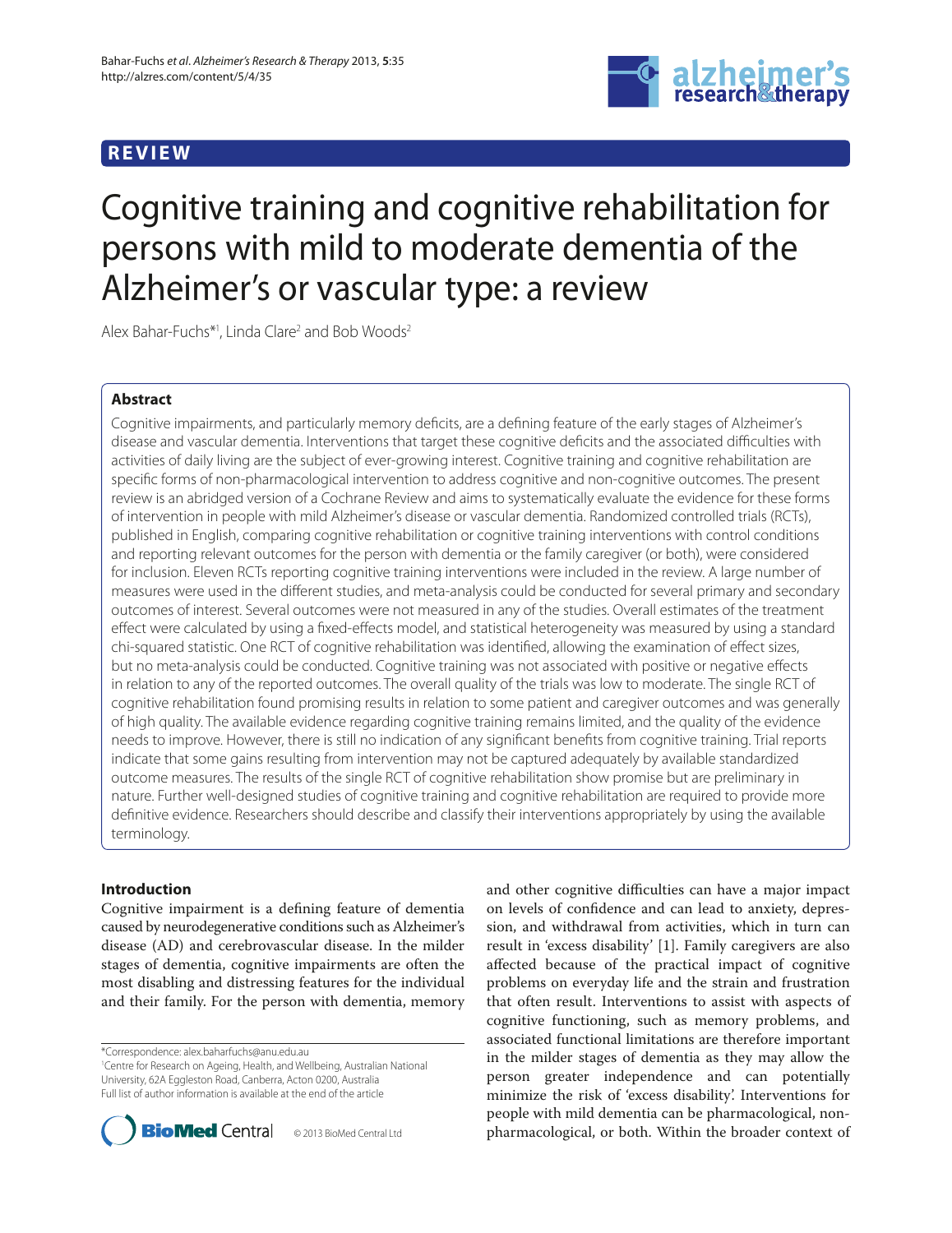non-pharmacological interventions for people with mild dementia, there has been a steady increase in interest in the class of interventions generally referred to as cognition-focused interventions, and these form the focus of the present review.

Although extensive efforts to develop disease-modifying treatments continue, consistently disappointing results from drug trials with various agents have led to considerable doubt that disease-modifying treatments can show a positive effect by the time dementia is fully developed [2], and efforts in this direction are increasingly being shifted to the pre-dementia or even the presymptomatic stage. In contrast, non-pharmacological interventions, and particularly cognition-based interventions, are increasingly being recognized as an important adjunct (and, in some cases, alternative) to pharmacological treatments for individuals with dementia and those at risk of dementia. Nevertheless, earlier studies suggested that cognition-based interventions are not appropriate, as they are ineffective and result in frustration and depression for participants and caregivers [3]. With a growing emphasis on early detection and intervention in dementia care, the need for a clear evidence base for cognition-focused interventions is therefore becoming increasingly apparent [4].

# **Cognition-focused interventions**

Cognition-focused interventions are interventions that directly or indirectly target cognitive functioning as opposed to interventions that focus primarily on behavioral (for example, wandering), emotional (for example, anxiety), or physical (for example, sedentary lifestyle) function. Several types of cognition-based interventions have been described. The potential benefits of reality orientation and of non-specific stimulation of cognitive functioning for people with dementia have long been recognized. These interventions typically involve engaging the person with dementia in a range of general activities and discussions, are commonly conducted in groups, and are aimed at general enhancement of cognitive and social functioning. A recent Cochrane Review that focuses on interventions falling under this category concluded that general cognitive stimulation and reality orientation approaches consistently produce improvements in general cognition and, in some cases, in selfreported quality of life and well-being, primarily for people with mild to moderate dementia [5].

Progress in understanding the operation of memory and related cognitive functions and of the mechanisms underpinning learning has facilitated the development of more specific approaches designed to help maintain or enhance cognitive functioning and well-being for people with AD or vascular dementia (VaD), most commonly those in the milder stages. These more recent approaches to cognition-based interventions are most commonly referred to as cognitive training (or 'retraining' or 'remediation' or 'brain training') or cognitive rehabilitation. The present review focuses on these two more recent forms of cognition-based interventions. A more detailed review is published and regularly updated in the Cochrane Database of Systematic Reviews (CDSR) [6]. Because the terms cognitive training and cognitive rehabilitation traditionally have been applied somewhat interchangeably in the literature, Clare and colleagues [7,8] have previously offered the following broad definitions and descriptions with the aim of clarifying the nature of these two related but distinct forms of intervention. Cognitive training typically in volves guided practice on a set of standardized tasks designed to reflect particular cognitive functions, such as memory, attention, or problemsolving. Tasks may be presented in paper-and-pencil [9- 11] or computerized [12-14] form or may involve analogs of activities of daily living [15-17]. Tailoring of task difficulty on the basis of the individual performance level and adaptive training (that is, adjustment of task difficulty in response to change in performance level) is becoming increasingly available through computerized packages (for example,  $[18]$ ). One assumption underlying cognitive training is that practice has the potential to improve or at least maintain functioning in the given domain. An additional assumption is that any effects of practice will generalize beyond the immediate training context. Although this latter assumption has not often been supported by the evidence [19,20], some have argued that the failure to produce transferable benefits is related in part to problems with task design [21]. Recently, some have broadened the definition of cognitive training to include strategy training, which involves the instruction and practice of strategies to minimize cognitive impairment and enhance performance (for example, method of loci and visual imagery) and cognitive exercise [22]. Cognitive training may be offered through individual [10,16] or group [23,24] sessions or facilitated by family members [17,25] with therapist support. In accordance with the suggestion that cognitive training may enhance the effects of pharmacological therapy [26], some studies have evaluated the efficacy of cognitive training in combination with acetylcholinesterase-inhibiting  $[11,16,24]$  or other  $[12,27]$  medications. In addition, cognitive training for persons with dementia has sometimes been included as a component of supportive interventions for caregivers [28].

Historically, rehabilitation has been viewed as a process aimed at helping people achieve or maintain an 'optimal level of physical, psychological and social functioning' in the context of specific impairments arising from illness or injury [29], thus facilitating participation in preferred activities and valued social roles [30]. More recent views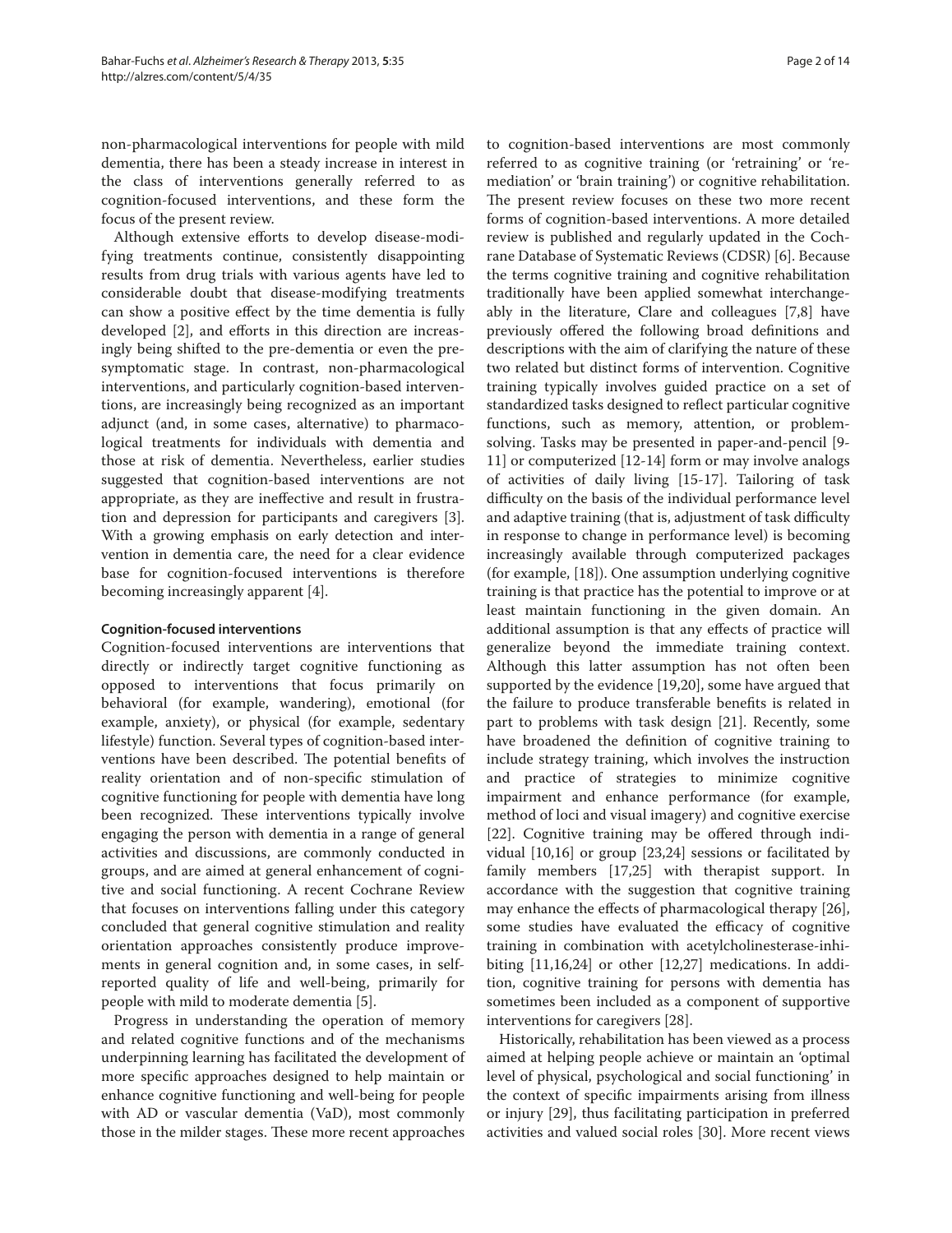of rehabilitation include a deeper appreciation of the complex interplay between disease and ability to function: a disability may persist even once the disease that triggered it has been eliminated, and likewise disability can be reduced in the face of permanent injury or chronic disease [31]. Cognitive rehabilitation, originally developed mainly through work with younger brain-injured people but equally applicable to progressive conditions, refers to the rehabilitation of people with cognitive impairments. Although the concept continues to evolve, cognitive rehabilitation generally refers to an individualized approach to helping people with cognitive impairments, in which those affected, and their families, work together with health-care professionals to identify personally relevant goals and devise strategies for addressing these [32]. The emphasis is not on enhancing performance on cognitive tasks as such but on improving functioning in the everyday context. Cognitive rehabilitation interventions aim to tackle directly those difficulties considered most relevant by the person with dementia and his or her family members or supporters and target everyday situations in the real-life context. Cognitive rehabilitation approaches tend to be implemented in real-world settings since there is no implicit assumption that changes instituted in one setting would necessarily generalize to another. Goals for intervention are selected collaboratively, and interventions are usually conducted on an individual basis.

Both cognitive training and rehabilitation might be accompanied by psychoeducational activities aimed at facilitating an understanding of cognitive strengths and difficulties and by supportive discussion relating to individual emotional reactions or other needs, and where appropriate, links would be made with other possible sources of support [6] Table 1 summarizes the main differences in the attributes of cognitive training and cognitive rehabilitation.

# **Therapeutic mechanisms**

Cognition-based interventions for persons with acquired disorders of the central nervous system (including traumatic brain injury, stroke, and neurodegenerative conditions) are driven by knowledge of brain-behavior relationships and mechanisms of injury, disease, and recovery. Historically, such interventions reflected two broad conceptual frameworks to the recovery of function following brain illness or injury: a traditional or restorative approach and a contextualized or compensatory approach [33]. Techniques usually associated with cognitive training – such as the repeated exercise of standardized cognitive tests of increasing difficulty, targeting specific cognitive domains  $-$  tend to reflect restorative principles and 'thrive on the lure of neuroplasticity' [34]. Some evidence in support of this comes from a recent functional magnetic resonance imaging (fMRI) study that showed increased memory-related brain activation following cognitive training in several brain regions of individuals at high risk of dementia due to mild cognitive impairment (MCI) [35]. Such increased brain activation may be the result of processes of synaptic growth and repair triggered by repeated practice on standardized tests. On the other hand, techniques usually associated with cognitive rehabilitation, such as using strategies to optimize residual cognitive abilities in impaired domains and making the most of unimpaired cognitive abilities, lend themselves more to compensatory approaches. For example, in relation to memory and learning, it is well established that the processes of memory encoding and consolidation, and the subsystem of declarative memory, tend to be profoundly impaired even in the milder stages of AD [36]. Nevertheless, research has shown that, given appropriate conditions and support and sufficient time, people with dementia still have the ability to learn and retain some information and skills despite their memory difficulties [37-39]. A cognitive rehabilitation approach may focus on helping the person with dementia and their families make the most of residual memory ability (for example, by identifying the best ways of taking in important information [40-43] or carrying out important real-life practical skills [44]). Indeed, several learning principles and techniques (for example, errorless learning and spaced retrieval) have been found to lead to improved rates of learning and memory among patients with mild dementia [45,46]. Importantly, it is also well documented that despite the severity of memory difficulties, certain memory systems and processes – such as implicit memory (for example, priming and procedural memory) – are relatively preserved in the milder stages of AD and VaD [47,48]. This profile suggests that interventions may also aim to build on areas of relative strength reflected in preserved aspects of memory and work with patients on strategies to learn information via less impaired components of the memory system. Finally, cognitive rehabilitation interventions also attempt to assist patients in developing ways to compensate for impairments in those aspects of memory that are significantly affected (such as the use of external memory aids or making environmental changes), so as to minimize the cognitive demand of various activities [49-51]. Cognitive rehabilitation interventions use these and other techniques to enhance or maintain everyday functioning and well-being and reduce excess disability for the person with dementia and to reduce strain for family caregivers.

#### **Objectives**

The primary objective of this review was to evaluate the evidence regarding the effects of cognitive training and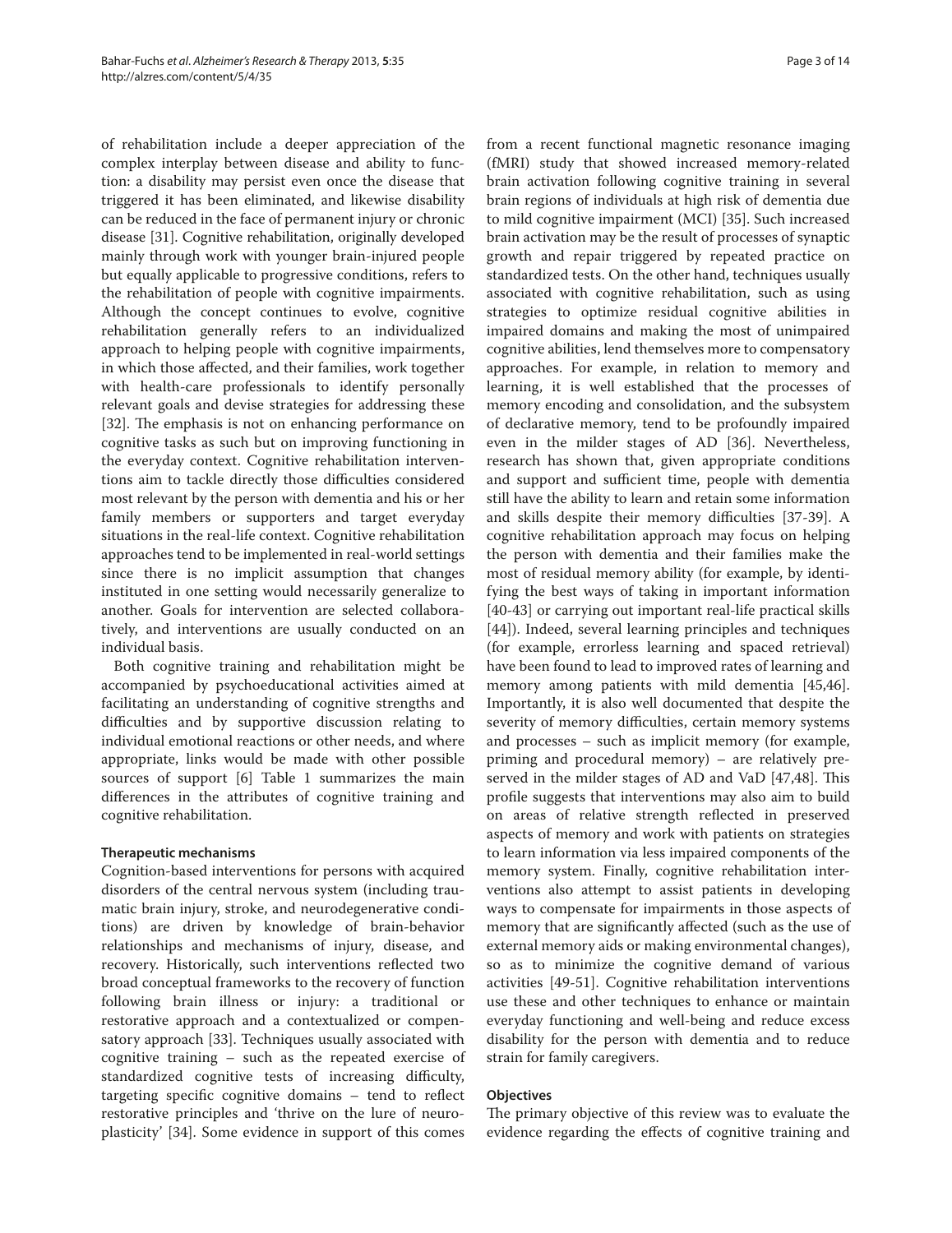|                              | <b>Cognitive training</b>                                                            | Cognitive rehabilitation                                                                                           |
|------------------------------|--------------------------------------------------------------------------------------|--------------------------------------------------------------------------------------------------------------------|
| Target                       | Impairment                                                                           | Participation restriction                                                                                          |
| Context                      | Structured tasks and environments                                                    | Real-world setting                                                                                                 |
| Focus of intervention        | Isolated cognitive abilities and processes                                           | Groups of cognitive abilities and processes required to<br>perform everyday tasks                                  |
| Format                       | Individualized or group                                                              | Individualized                                                                                                     |
| Proposed mechanism of action | Mainly restorative; sometimes combined with<br>psychoeducation and strategy training | A combination of restorative and compensatory<br>approaches combined with psychoeducation and<br>strategy training |
| Goals                        | Improved or maintained ability in specific<br>cognitive domains                      | Performance and functioning in relation to<br>collaboratively set goals                                            |

|  | Table 1. Selected differences between cognitive training and cognitive rehabilitation |  |
|--|---------------------------------------------------------------------------------------|--|
|--|---------------------------------------------------------------------------------------|--|

cognitive rehabilitation for people with mild to moderate AD or VaD in relation to cognitive and non-cognitive outcomes for the person affected and their caregiver. In addition, we consider the nature and quality of the randomized controlled trial (RCT) evidence that is available on this topic.

# **Methods**

This review is an abridged version of a regularly maintained and recently updated Cochrane Review on the topic. For a detailed description of the review methodology, readers are referred to the complete version in the CDSR. Central elements of the methodology are summarized below.

# **Inclusion criteria**

To be considered for inclusion, studies had to be RCTs of cognitive training or cognitive rehabilitation (consistent with the definitions provided above) for individuals with mild to moderate AD or VaD and had to be published in English. Interventions could be delivered individually or in groups, with or without the inclusion of family caregivers. At a minimum, studies had to include preand post-intervention assessments using standardized measures.

A range of outcomes were considered, and these were broadly classified into the following:

- 1. Cognitive and non-cognitive outcomes for the person with dementia (for example, performance on objective measures by cognitive domain, self-rated cognitive functioning, mood, well-being, and quality of life).
- 2. Outcomes for the primary caregiver (mood, burden of care, quality of life, and so on).
- 3. Effects of the intervention on the course of dementia (global dementia severity and rates of admission to residential care).

Outcomes of studies of cognitive training and of cognitive rehabilitation were considered separately. In addition, separate comparisons were conducted for outcomes in the short term (that is, the first assessment after intervention) and, where available, the medium (2 to 12 months after intervention) and long (>12 months) term. To contribute to the meta-analysis of a given outcome, studies had to have measured the outcome with at least one standardized measure or questionnaire.

# **Search methods**

The Cochrane Dementia and Cognitive Improvement Group's Specialized Register ALOIS [52] – was most recently searched on 2 November 2012. ALOIS is maintained by the Trials Search Co-ordinator of the Cochrane Dementia and Cognitive Improvement Group and contains studies in the areas of dementia prevention, dementia treatment, and cognitive enhancement in healthy individuals. For a comprehensive list of sources included in the ALOIS database, readers are referred to the ALOIS website [52].

# **Data collection and analysis**

The latest search results (covering the period of April 2006 to November 2012) were reviewed by AB-F, who identified all relevant RCTs of cognition-based interventions in mild AD or VaD and retrieved the full texts. Two review authors (AB-F and LC) independently reviewed each article to determine whether inclusion criteria were met. There were no disagreements regarding the inclusion of studies. All relevant data were extracted from the studies selected for inclusion, recorded in a data-entry form, and entered into Review Manager (RevMan) for statistical analyses. Additional information was sought from study authors as appropriate. Change from baseline statistics was calculated from the group means and standard deviations at baseline, post-intervention, and follow-up. The meta-analysis was conducted on change-from-baseline scores. Outcome measures were treated as continuous measures. In some cases, outcomes were derived from ordinal rating scales; provided that these contained a reasonably large number of categories (>10), the data were treated as continuous variables arising from a normal distribution.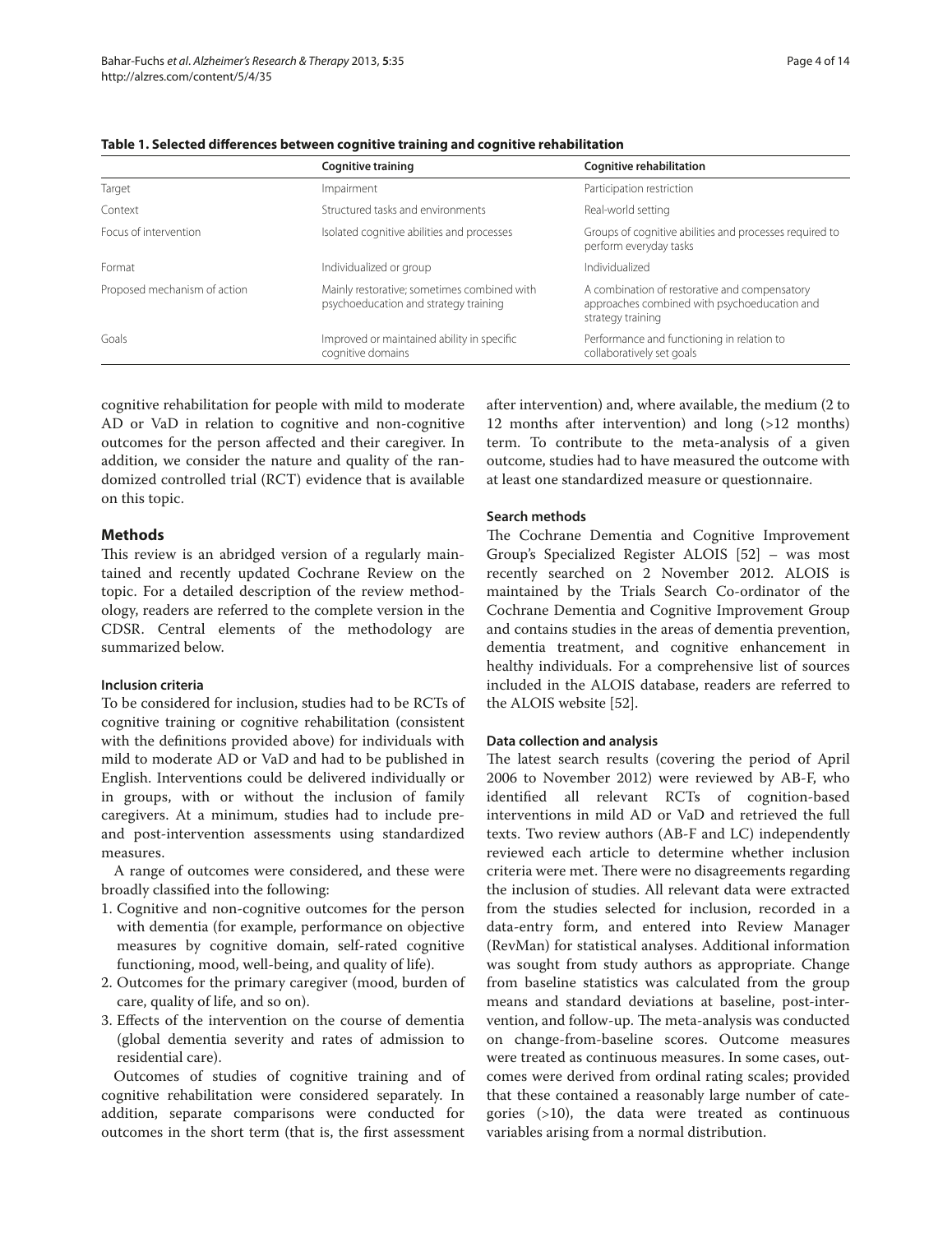The mean difference with 95% confidence intervals was used whenever studies used the same outcome measure, and the standardized mean difference, which is the absolute mean difference divided by the pooled standard deviation, was used when the same outcome was assessed using different measures. Overall estimates of the treatment effect were calculated with a fixed-effects model by using the inverse variance method.

Statistical heterogeneity was assessed by using a standard chi-squared statistic and associated l2 statistic. Consistent with recommendations, heterogeneity was deemed to be present when the chi-squared statistic was significant at a  $P$  value of 0.1 or the l2 suggested that more than 40% of the variability in effect estimate was due to heterogeneity [53]. As no evidence of statistical heterogeneity was found, all analyses were conducted by using a fixed-effects model.

# **Results**

The electronic searches retrieved a combined total of 1,339 results. After preliminary screening and removal of duplicate studies, 495 records were forwarded to the review authors for further evaluation. Subsequent to title and abstract review by one review author (AB-F), 49 records were selected for closer assessment, and full records were retrieved and reviewed independently by two review authors (AB-F and LC). After review and discussion, three trials that met the inclusion criteria were identified: two trials describing a cognitive training intervention [14,17] and one trial describing a cognitive rehabilitation intervention [54]. The two cognitive training studies were added to the nine studies that were included in earlier versions of the Cochrane Review [9,10,16,23-25,55-57], bringing the total number of studies in the meta-analysis to 11. Because there were no previous trials of individualized cognitive rehabilitation, no meta-analysis of cognitive rehabilitation could be performed. The flow of studies through the review process is shown in Figure 1.

Significant diversity was noted among the 12 studies on a range of parameters. Seven studies included only participants with a diagnosis of AD, and four of the others included participants with a diagnosis of AD, VaD, or mixed dementia. In one study [25], participants were included if they had a diagnosis of dementia due to Parkinson's disease, AD, VaD, or mixed dementia, but it was not possible to ascertain how many of the included participants had Parkinson's disease, as data were reported for all etiologies together. In the included studies, severity of dementia varied from very mild to moderate, and this was generally determined on the basis of scores on a measure of dementia severity or global cognition (for example, Clinical Dementia Rating and Mini-Mental State Examination). It appears, but was not



stated explicitly in most studies, that in most cases participants were recruited from the community, although in a small number of studies, participants who resided in residential care homes were also included. The duration of the interventions in the included studies varied considerably, from 4 to 24 weeks. Four studies reported follow-up assessments, and these occurred at 8 weeks, as well as at 3, 6, and 9 months, after the end of treatment. The content of the interventions also varied considerably, from training in the use of compensatory strategies to practice on computerized tasks and to working toward collaboratively derived goals. Selected studies compared two to five conditions, including other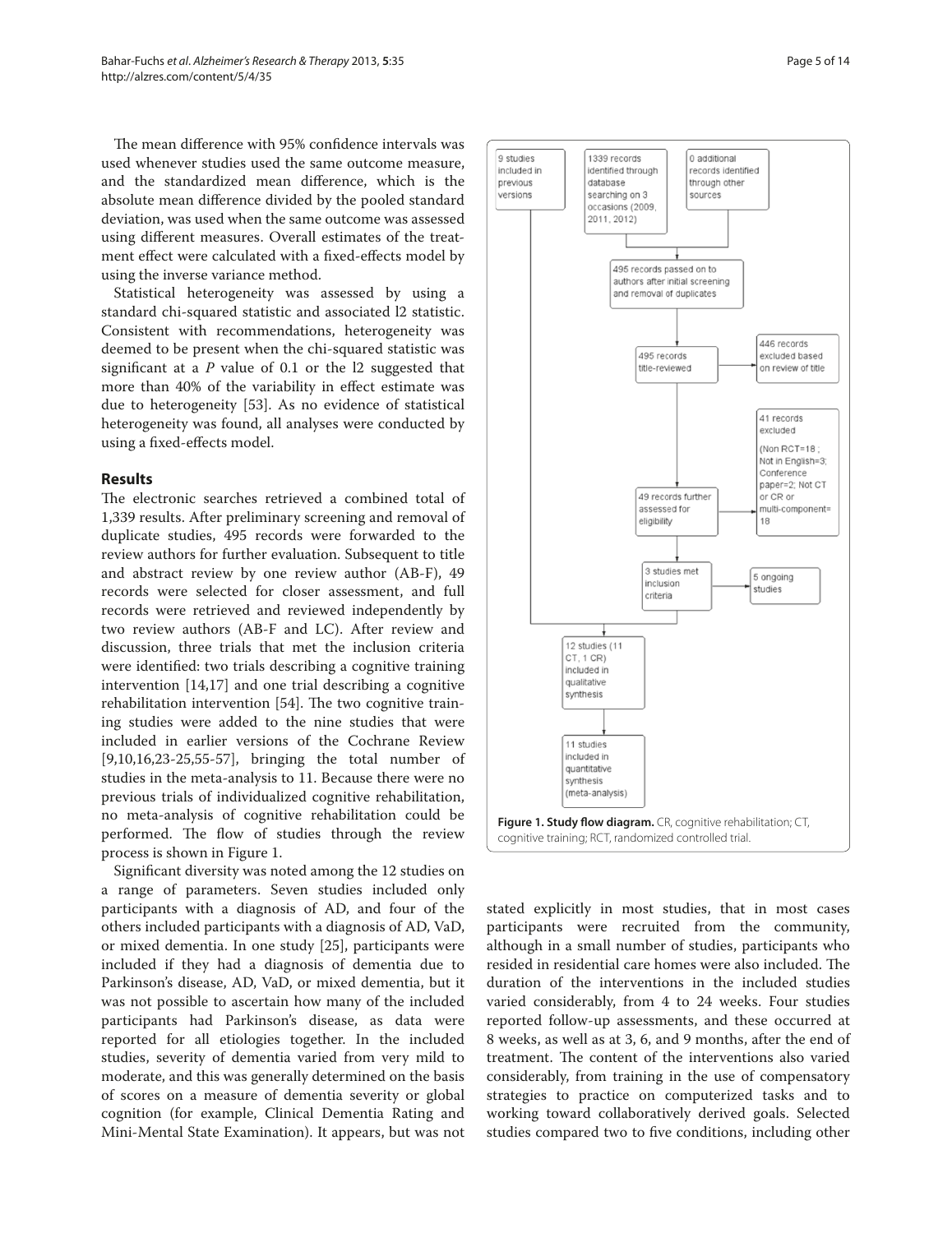intervention formats and various control conditions (standard care, wait-list control, and active control). Where more than one comparator intervention was included in a study, the group that was most similar to that included in other studies was selected for analyses. This was usually a 'standard care' group. Selected features of the included studies are summarized in Table 2. Risk of bias in each study was assessed by AB-F, using the Cochrane Collaboration's Risk of Bias tool [53], and subsequently reviewed by LC. Risk of bias was assessed in the following domains: sequence generation, allocation concealment, blinding of participants and investigators, incomplete outcome data, and selective reporting of outcomes. Studies were rated as 'low risk', 'high risk', or 'unclear risk' in each of these domains, according to the criteria specified in the Cochrane Risk of Bias tool. Risk of bias of the various types across studies is summarized in Figure 2. The included studies reported a total of 117 measures (100 measuring patient outcomes and 17 measuring caregiver outcomes) to examine the 22 primary and secondary outcomes selected for examination in this review. For cognitive training interventions, data for meta-analysis were available for eight of the 14 primary outcomes and six of the eight secondary outcomes in the short term. Meta-analysis could be performed on two of the 14 primary outcome measures and two of the eight secondary outcome measures in the medium term. No cognitive training studies reported an outcome measure in the long term. As only one study of cognitive rehabilitation met inclusion criteria for this review, no meta-analysis of cognitive rehabilitation could be conducted.

# **Cognitive training**

The meta-analysis revealed no differences between cognitive training and control conditions on any of the primary or secondary outcomes included in the analyses. The great majority of comparisons were conducted by using the standardized mean difference method because of the heterogeneity of measures used for each outcome. Depending on the specific analysis, standardized mean differences between cognitive training and control conditions ranged from −0.11 to 0.31. Furthermore, the evidence from cognitive training interventions to date was generally judged to be of low to moderate quality. Longer-term outcomes related to the trajectory of dementia (that is, severity of dementia and rates of admission to residential care) were not assessed in any of the included studies.

# **Cognitive rehabilitation**

Because only a single trial of cognitive rehabilitation [54] met criteria for inclusion in the review, no meta-analysis could be conducted. Clare and colleagues [54] found that cognitive rehabilitation was superior to the control condition in relation to a number of outcomes in the short term (patient-reported improvement in goal performance and satisfaction immediately after intervention) and in the medium term (greater satisfaction with memory performance 6 months after intervention). There was also evidence that caregivers of participants in the cognitive rehabilitation group had improved social relationships following the intervention relative to the control condition. Finally, a subset of participants showed changes in task-related brain activation on fMRI following cognitive rehabilitation [58]. This trial was judged to be at relatively low risk of bias in all domains considered and hence to be of generally high quality.

# **Discussion**

# **Summary of main results**

The aim of this updated review was to evaluate the current evidence regarding the efficacy of cognitive training and cognitive rehabilitation interventions for people with mild AD or VaD. Eleven studies of cognitive training were identified for inclusion in the review (and nine of these were included in the previous version of this review), and meta-analysis was performed on several primary and secondary outcomes in the short and medium term. No positive or adverse effects of cognitive training were detected in the meta-analysis. The finding of no adverse effects of cognitive training is relevant in light of proposals from previous commentators (for example, [3]) that cognitive training may have a negative impact, particularly on mood. Only one RCT of individualized cognitive rehabilitation was identified. Hence, no meta-analysis could be conducted.

# **Overall completeness and applicability of evidence** *Number of publications meeting inclusion criteria*

Since the publication of the previous version of the Cochrane Review, only two additional RCTs that investigated cognitive training in patients with AD or VaD and that met the review criteria were published [14,17]. In addition, only a single study met our inclusion criteria for individualized cognitive rehabilitation. Several factors appear to account for the small number of new studies that met criteria for the present review. First, insufficient methodological quality, namely non-randomized trials, led to the exclusion of several published trials (for example, [59,60]) from the review. Second, several RCTs of cognition-based interventions either did not meet our definitions of cognitive training and cognitive rehabilitation or described multi-component interventions (for example, [61,62]). Issues related to the inclusion criteria used in the present review are further discussed below. A third factor that may have contributed to the appearance of a smaller number of relevant studies in the literature is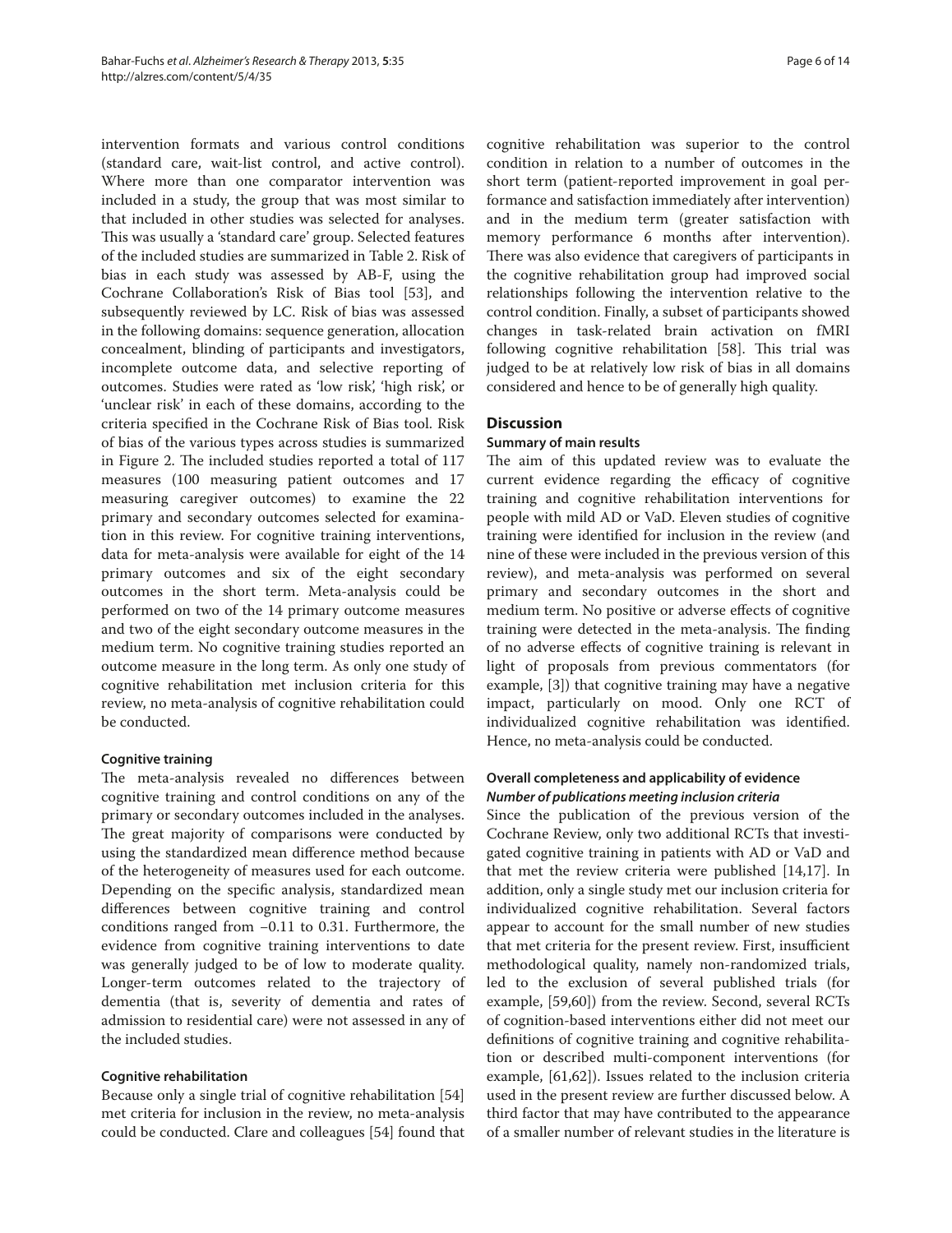| Study                           | conditions<br>Number | Conditions compared                                                                                                                                                                                                                                                                                                                                                                                                   | Duration                                                         | mean (SD or SE)<br>Age in years, | Education,<br>mean (SD)         | Main findings                                                                                                                                                                                                                                                                                    |
|---------------------------------|----------------------|-----------------------------------------------------------------------------------------------------------------------------------------------------------------------------------------------------------------------------------------------------------------------------------------------------------------------------------------------------------------------------------------------------------------------|------------------------------------------------------------------|----------------------------------|---------------------------------|--------------------------------------------------------------------------------------------------------------------------------------------------------------------------------------------------------------------------------------------------------------------------------------------------|
| Beck et al. [55]<br>(1988)      | 20                   | Intervention (n = 10): cognitive skills remediation training<br>Control ( $n = 10$ ): no treatment                                                                                                                                                                                                                                                                                                                    | 40 minutes, 3 times a<br>18 sessions of 30-<br>week for 6 weeks  | 75 (SD not<br>reported)          | Data reported in<br>frequencies | were found on one measure of memory (recall<br>Differences in favor of the experimental group<br>of digits).                                                                                                                                                                                     |
| Heiss et al. [57]<br>(1994)     | $\otimes$            | Intervention (n = 18): computerized cognitive training<br>and motor skills<br>targeting memory, perception,<br>Control ( $n = 17$ ): social support                                                                                                                                                                                                                                                                   | week for 24 weeks<br>sessions, twice a<br>$48 \times 60$ -minute |                                  | Not reported                    | pharmacological treatment (not included in<br>outcomes were reported for the group that<br>received cognitive training combined with<br>Improved cognitive and brain activation<br>the analyses).                                                                                                |
| Quayhagen et<br>al. [9] (1995)  | 29                   | conversational fluency, combined with weekly home visits<br>Intervention ( $n = 25$ ): cognitive training facilitated by<br>caregiver targeting memory, problem-solving, and<br>Control (n = 25): wait-list contro<br>by therapist                                                                                                                                                                                    | sessions for 12 weeks<br>$72 \times 60$ -minute                  | 73.6 (SD not<br>specified)       | 12.6(4.1)                       | baseline on cognitive and behavioral measures,<br>the experimental condition were at or around<br>At the follow-up assessment, participants in<br>whereas the control group showed further<br>decline.                                                                                           |
| De Vreese et al.<br>[56] (1998) | $24\,$               | Intervention (n = 9): cognitive training targeting memory,<br>language, and executive functions, combined with home<br>Control (n = 9): placebo medication<br>practice facilitated by the caregiver                                                                                                                                                                                                                   | sessions for 12 weeks<br>$24 \times 45$ -minute                  | Not reported                     | Not reported                    | group that received a combination of Ach-I<br>and cognitive training (not included in the<br>cognitive outcomes were observed in the<br>Benefits on both the cognitive and non-<br>analyses).                                                                                                    |
| Quayhagen et<br>al. [25] (2000) | 103                  | Intervention (n = 21): cognitive training delivered by the<br>caregiver with therapist support and targeting memory,<br>problem-solving, and conversational fluency<br>Control (n = 15): wait-list control treatment                                                                                                                                                                                                  | sessions for 8 weeks<br>$40 \times 60$ -minute                   | 74.5 (SE = 0.7)                  | $14.5(SE = 0.3)$                | showed significant improvement in their scores<br>participants in the cognitive training group<br>patients in this group had lower depressive<br>At the 3-month follow-up assessment, only<br>on composite cognitive measures (delayed<br>memory and verbal fluency). Caregivers of<br>symptoms. |
| Davis et al. [10]<br>(2001)     | $\sqrt{2}$           | associations and recall using spaced retrieval, combined with<br>Intervention (n = 19): cognitive training targeting face-name<br>weekly clinic visits involving unstructured conversation and<br>Control (n = 18): active control intervention consisting of<br>as well as viewing health-<br>home practice on attention training exercises<br>questioning with the examiner<br>elated videos                        | sessions for 5 weeks<br>$5 \times 60$ -minute                    | 70.61 (5.74)                     | 14.01 (3.21)                    | differences between the groups were observed<br>on any of the untrained outcome measures.<br>Participants in the cognitive training group<br>improved on trained tasks. However, no                                                                                                              |
| Koltai et al. [23]<br>(2001)    | $\geq$               | retrieval, face-name recall, verbal elaboration, concentration/<br>ers joined the last 10 to 15<br>overt repetition, use of external memory aids, and ways of<br>8) sessions. The program<br>Intervention (n = 16): memory and coping program in<br>included training and practice in strategies of spaced<br>coping. Where available, caregiv<br>individual ( $n = 8$ ) or group ( $n =$<br>minutes of each session. | sessions for 5-6 weeks<br>$5-6 \times 60$ -minute                | 73.4 (6.95)                      | $\frac{5}{1}$                   | Trends favoring the cognitive training group<br>were observed, but no comparison reached<br>statistical significance.                                                                                                                                                                            |

Table 2. Selected features of the included studies **Table 2. Selected features of the included studies**

Continued overleaf

Continued overleaf

Control (n = 8): wait-list control

Control (n = 8): wait-list control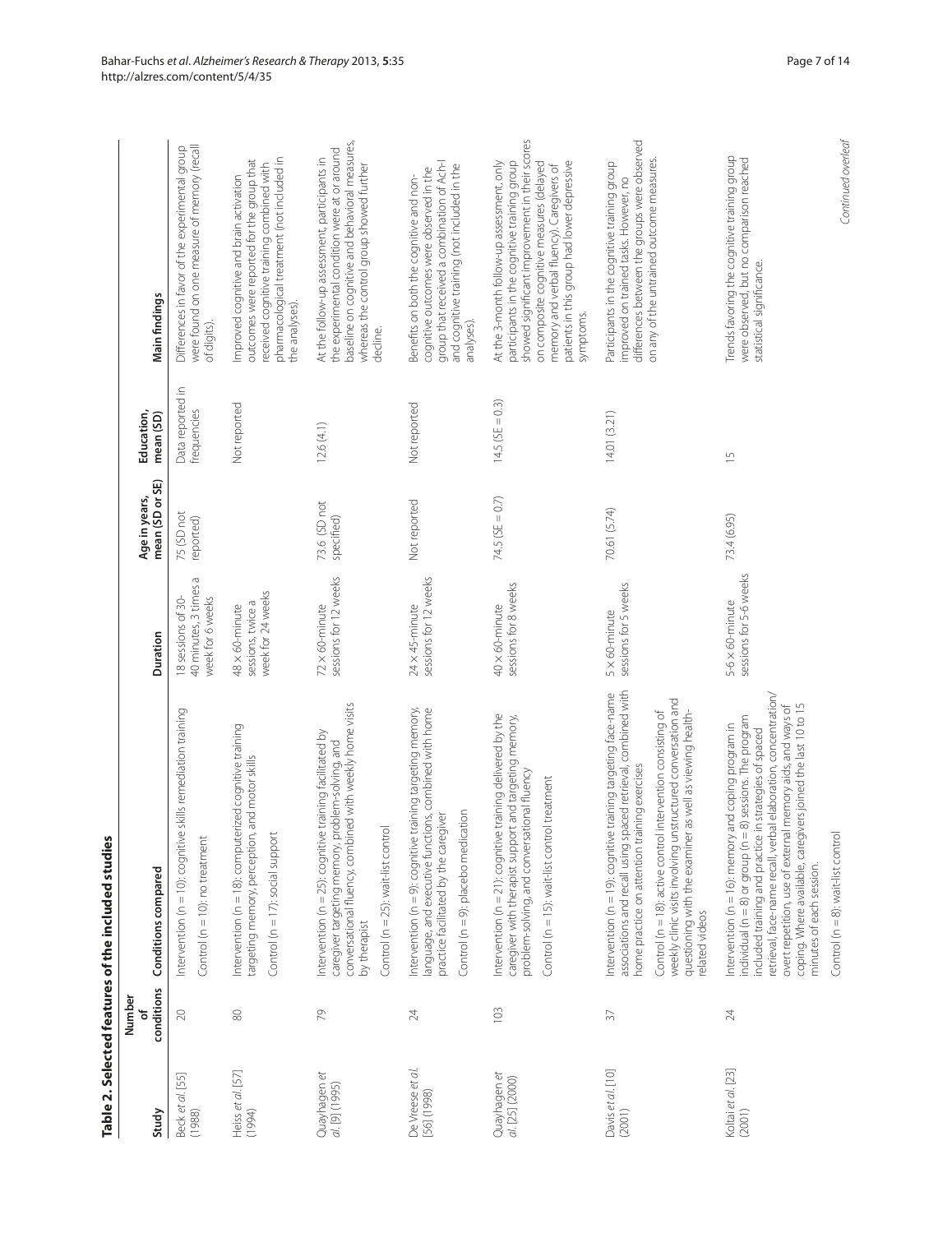| r |
|---|
|   |
|   |
|   |
|   |
|   |
|   |
|   |
|   |

| Study                                      | conditions<br>Number | Conditions compared                                                                                                                                                                                                                                                                                                                                                                                                                                                                                                                                                      | Duration                                                            | mean (SD or SE)<br>Age in years, | Education,<br>mean (SD) | Main findings                                                                                                                                                                                                                                                                          |
|--------------------------------------------|----------------------|--------------------------------------------------------------------------------------------------------------------------------------------------------------------------------------------------------------------------------------------------------------------------------------------------------------------------------------------------------------------------------------------------------------------------------------------------------------------------------------------------------------------------------------------------------------------------|---------------------------------------------------------------------|----------------------------------|-------------------------|----------------------------------------------------------------------------------------------------------------------------------------------------------------------------------------------------------------------------------------------------------------------------------------|
| đ<br>Cahn-Weiner<br><i>al.</i> [24] (2003) | 34                   | Intervention ( $n = 17$ ); cognitive training program to improve<br>group receiving didactic<br>presentations but no formal memory training<br>word-list recall and recognition<br>Control (n = 17): active control                                                                                                                                                                                                                                                                                                                                                      | sessions for 6 weeks<br>$6 \times 45$ -minute                       | 76.9 (7.05)                      | 12.9(2.8)               | No group differences were found on any of the<br>outcome measures.                                                                                                                                                                                                                     |
| Loewenstein et<br>al. [16] (2004)          | $\ddot{4}$           | Intervention (n = 25): cognitive training targeting face-name<br>games and exercises and in conversations about recent and<br>associations, orientation, attention, procedural memory,<br>engaged in generic computer games as well as in word<br>Control (n = 19): an active, cognitive stimulation group<br>calculating change during purchase, and paying bills<br>distant topics                                                                                                                                                                                     | $24 \times 45$ -minute<br>12-16 weeks<br>sessions for               | 76.4 (5.9)                       | 13.7(3.5)               | group. There were no group differences on any<br>analogous to the ones used during training to<br>a greater extent than the mental stimulation<br>Participants in the cognitive training group<br>improved in their performance on tasks<br>of the untrained tasks.                    |
| Galante et al.<br>[14] (2007)              | $\equiv$             | Control (n = 4): active control group involving participants<br>Intervention (n = 7): computerized cognitive training<br>interview/conversations focused on current affairs in<br>attending sessions that included a semi-structured<br>argeting various cognitive domains<br>meaningful life events                                                                                                                                                                                                                                                                     | sessions, 3 times per<br>week for 4 weeks<br>$12 \times 60$ -minute | Not reported                     | Not reported            | scores over the 9 months of the study, whereas<br>Participants in the control group have shown<br>period. No other differences were observed.<br>a decline in Mini-Mental State Examination<br>participants in the cognitive training group<br>remained stable by the end of the study |
| Neely et al. [17]<br>(2009)                | 30 dyads             | face-name task and hierarchical cueing to practice both a<br>mnemonic and occupational performance. The cognitive<br>training group employed spaced retrieval to practice a<br>a therapist focusing on strategies to support everyday<br>Intervention (n = 10): cognitive training facilitated by<br>able-setting activity and the face-name task.<br>group<br>Control (n = 10): no-treatment                                                                                                                                                                            | sessions for 8 weeks<br>$8 \times 60$ -minute                       | 75.9 (6.6)                       | Not reported            | group were observed on any of the outcome<br>cognitive training group and the control<br>No differences between the individual<br>measures.                                                                                                                                            |
| Clare et al. [54]<br>(2010)                | 69                   | patient-derived personal goals. Sessions were supported<br>by components addressing practical aids and strategies,<br>Intervention (n = 22): cognitive rehabilitation targeting<br>in maintaining attention, and techniques for stress<br>techniques for learning new information, practice<br>qroup<br>Control ( $n = 22$ ): no-treatment<br>management.                                                                                                                                                                                                                | sessions for 8 weeks<br>$8 \times 60$ -minute                       | 77.2 (6.4)                       | 11.4(2.9)               | group have shown a significant improvement<br>satisfaction as well as increased or preserved<br>Participants in the cognitive rehabilitation<br>in their rating of goal performance and<br>activation in several brain regions.                                                        |
|                                            |                      | those of Koltai et al. [23] (2001) and Cahn-Weiner et al. [24] (2003), whose interventions were delivered in a group setting. Additional characteristics of the included studies can be found in the full version of this revi<br>All studies were classified as cognitive training interventions, with the exception of the study by Clare et al. [54] (2010), which was classified as cognitive rehabilitation. All interventions were delivered individually<br>Cochrane Library. Ach-I, acetylcholinesterase inhibitors; SD, standard deviation; SE, standard error. |                                                                     |                                  |                         |                                                                                                                                                                                                                                                                                        |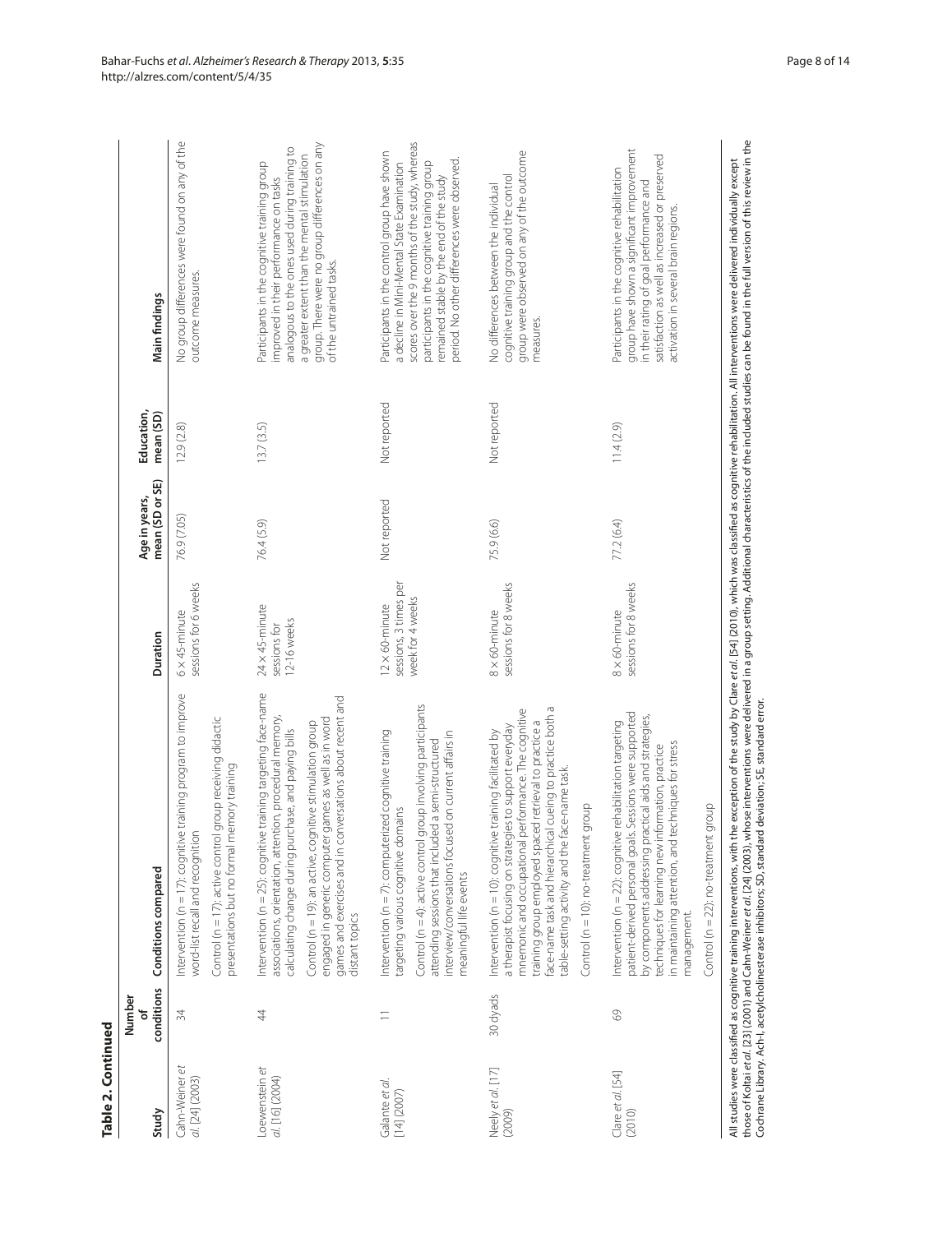

associated with the widely held belief that interventions – pharmacological and non-pharmacological alike – have the greatest chance of success when applied in the earliest possible stage of AD or VaD. Hence, in recent years, studies have increasingly targeted individuals who do not meet criteria for dementia but who nevertheless show significant cognitive decline  $-$  such as persons with amnestic mild cognitive impairment [63,64]. Indeed, many of the records that were retrieved in the updated literature search now focus exclusively on individuals with MCI, and separate reviews focusing on individuals with MCI have been published [65,66].

# *Issues related to the inclusion of randomized controlled trials only*

The original protocol of the Cochrane Review on which this article is based [6] stated that only RCTs would be included in the review. RCTs have long been regarded as the highest form of evidence in medical research because of the lower risk of bias associated with them. However, most of the studies of cognitive training included in the present review were rated as having substantial risk of bias in several domains, and the quality of evidence was low to moderate. Hence, although the more recent studies are generally of a higher methodological quality and this trend is likely to continue, it might be justifiable, under strict conditions, to include high-quality nonrandomized trials in future reviews to increase the evidence base from which conclusions can be drawn. There are several possible advantages of including highquality non-randomized trials in a systematic review, and the pooled estimates of effect sizes from randomized and non-randomized trials can be analyzed separately [67].

# *Issues related to definitions of interventions and multi-component interventions*

Despite some progress in the application of a clearer and more consistent terminology to refer to various

cognition-based interventions in mild dementia, interventions often continue to be inaccurately labeled. Specifically, studies continue to be published in which interventions are described as cognitive training or as cognitive rehabilitation while they in fact appear to more closely reflect cognitive stimulation or reality orientation (for example,  $[68]$ ). This state of affairs means that it was generally insufficient, in reviewing the available literature and choosing studies to include in the review, to examine the title used in the publication, and in many cases, the Methods section of a published trial had to be closely scrutinized to clarify whether the actual intervention was consistent with the one suggested by the title.

In addition, the present review excluded trials in which an intervention was described as a combination of elements from various approaches – such as cognitive behavior therapy combined with elements of cognitive rehabilitation (for example, [61]). This decision is related to the fact that different techniques are likely to have different mechanisms of action and that it is generally not possible in such interventions to isolate the contribution of different components to the measured outcomes. The definitions of cognition-based interventions provided in this review essentially reflect groups of intervention techniques that tend to go together, but there is also some overlap in the techniques used in cognitive stimulation, training, and rehabilitation (for example, psychoeducation may be a component of each of these approaches). Because each of these broad approaches to intervention is likely to involve the use of more than one intervention technique with different mechanisms of action (for example, setting goals, learning effective methods to learn new information, and repeated practice), these approaches can also be regarded as essentially 'multicomponent' interventions. Additional work is required in order to better characterize the essential or core components of each of the broad approaches to intervention. It is possible that the inclusion of studies on the basis of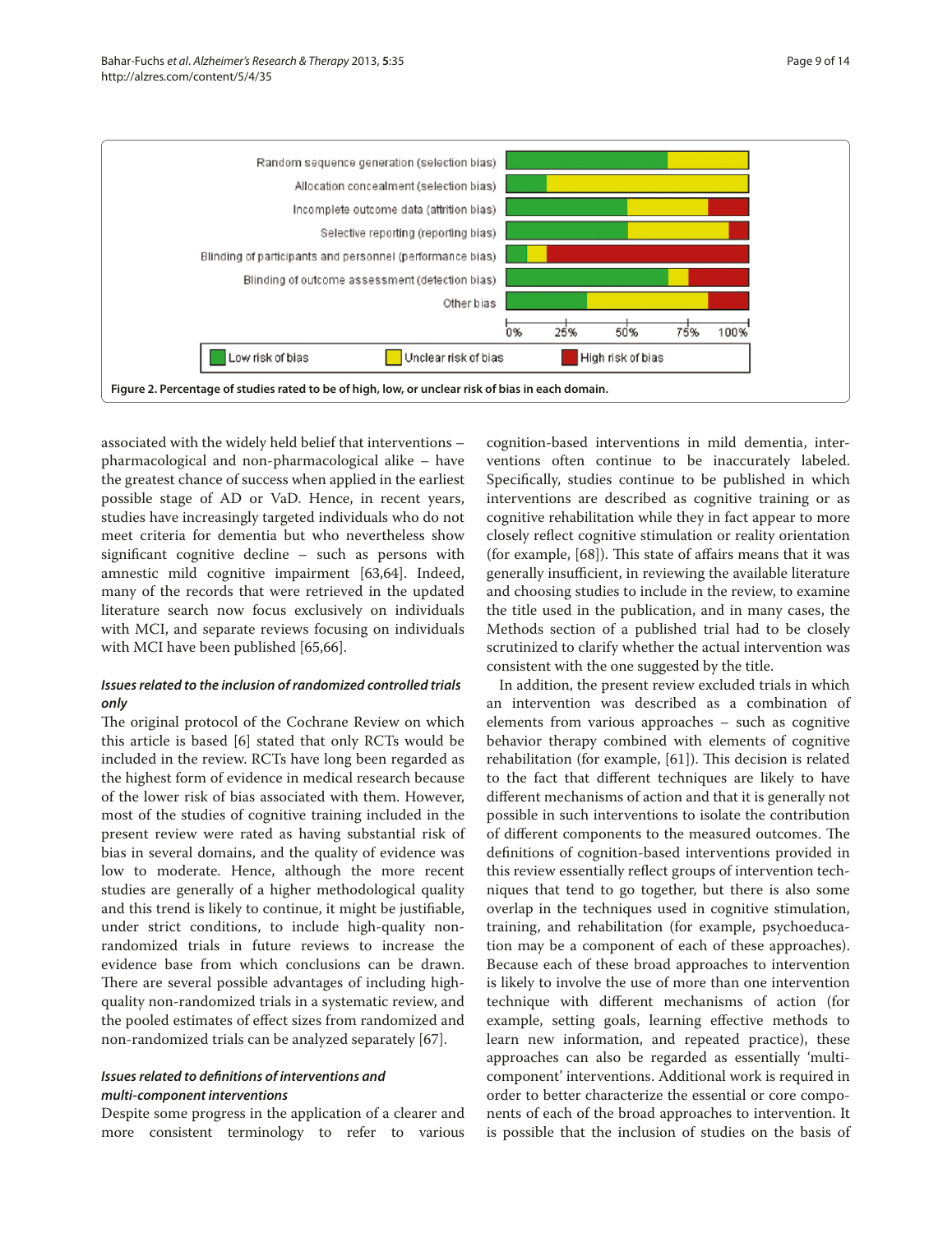their use of discrete intervention techniques (for example, goal-setting, practice of structured tasks, and use of specific learning strategies such as errorless learning), rather than whether they fit neatly into the definitions offered here, will prove to be more informative.

# *Outcomes measured in included studies*

A further issue impacting on the completeness and applicability of the evidence is the range of outcome measures reported in the included studies. Trials, particularly of cognitive training, have traditionally measured mainly cognitive outcomes in the form of performance on standardized cognitive measures. Very few studies, however, have measured non-cognitive outcomes for the person with dementia or the primary caregiver (for example, mood, quality of life, general health, and wellbeing) or outcomes that are likely to be of critical importance to policy-makers – such as outcomes related to the course of dementia (for example, dementia severity and rates of admission to residential care). Although there are obvious methodological constraints to the measurement of some outcomes (for example, long-term outcomes such as admission to residential care), it is nonetheless important that future trials of cognition-based interventions routinely measure and report outcomes other than direct cognitive ones. Given the nature and aims of individualized cognitive rehabilitation interventions, these tend to emphasize individualized goals and activities of daily living over performance on standardized cognitive tests. Indeed, the single trial of cognitive rehabilitation included in the present review measured and reported several important outcomes other than cognitive outcomes that are of direct clinical relevance.

# *Methodological limitations of included studies*

The lack of significant effects from cognitive training studies must be interpreted in the context of methodological limitations that may have constrained the possibility of demonstrating some significant gains, including issues related to power, choice of control condition, choice of outcome measures, and the impact of individual characteristics that may moderate treatment response.

#### Power to detect effects

Many of the included trials are likely to have suffered from limited statistical power to detect effects. Lack of power of individual studies to detect effects is commonly associated with small sample size, which is a frequent limitation in cognition-based interventions for people with mild AD or VaD. This explanation, however, is unlikely to account for the lack of significant findings, as a meta-analysis is designed to overcome limitations from individual studies associated with such factors as sample size. Indeed, not only was the size of the effects in individual studies small, but – possibly of greater relevance here - the direction of effects associated with some outcomes did not consistently favor cognitive training over the control condition. For example, in three out of the five studies that reported the impact of cognitive training on a global measure of cognition in the short term, the direction of the effect was in favor of the control group, whereas in only one of the trials was the effect clearly in favor of the cognitive training condition. Indeed, such inconsistency in the direction of effects was the case for a substantial number of outcomes reported in the studies, even when the same measures were used by different studies to measure a given outcome. Other possible factors contributing to the difficulty in detecting significant effects might be difficulties in determining the right 'dose' of an intervention (that is, frequency, intensity, and duration of interventions), the presence of 'ceiling' or 'floor' effects rendering it impossible to demonstrate improvements in a given domain, or baseline differences between treatment and control groups.

# Choice of control condition

The difficulty of defining what constitutes an appropriate comparison condition is particularly important since in some studies (for example, [16,24]) cognitive training may have been compared with other active treatments, thus masking potentially beneficial effects. Clinical practice requires the ability to distinguish which of a range of possible psychosocial interventions is most likely to be useful for a given individual, and the study designs used here do not allow this question to be addressed.

#### Use of neuropsychological tests as cognitive outcomes

The use of neuropsychological tests to measure cognitive outcomes effectively means that what is actually being assessed is transfer of benefits from trained to untrained tasks, rather than the effects of training on trained tasks. However, as discussed in the introduction, there is very limited evidence in support of such transfer from trained to untrained tasks. But when the trained tasks are in some way analogous to daily activities, improvement in such tasks may have direct relevance to daily functioning, but this would be missed if these benefits were not transferred to performance on standardized neuropsychological tests. For example, Davis and colleagues [10] noted improvement on tasks during training, such as recall of personal information and face-name associations, but this was not captured by the neuropsychological measures selected to assess cognitive outcomes. A further problem with the use of standardized neuropsychological tests before and after the intervention to measure cognitive outcomes involves the potential for practice effects which may obscure possible effects of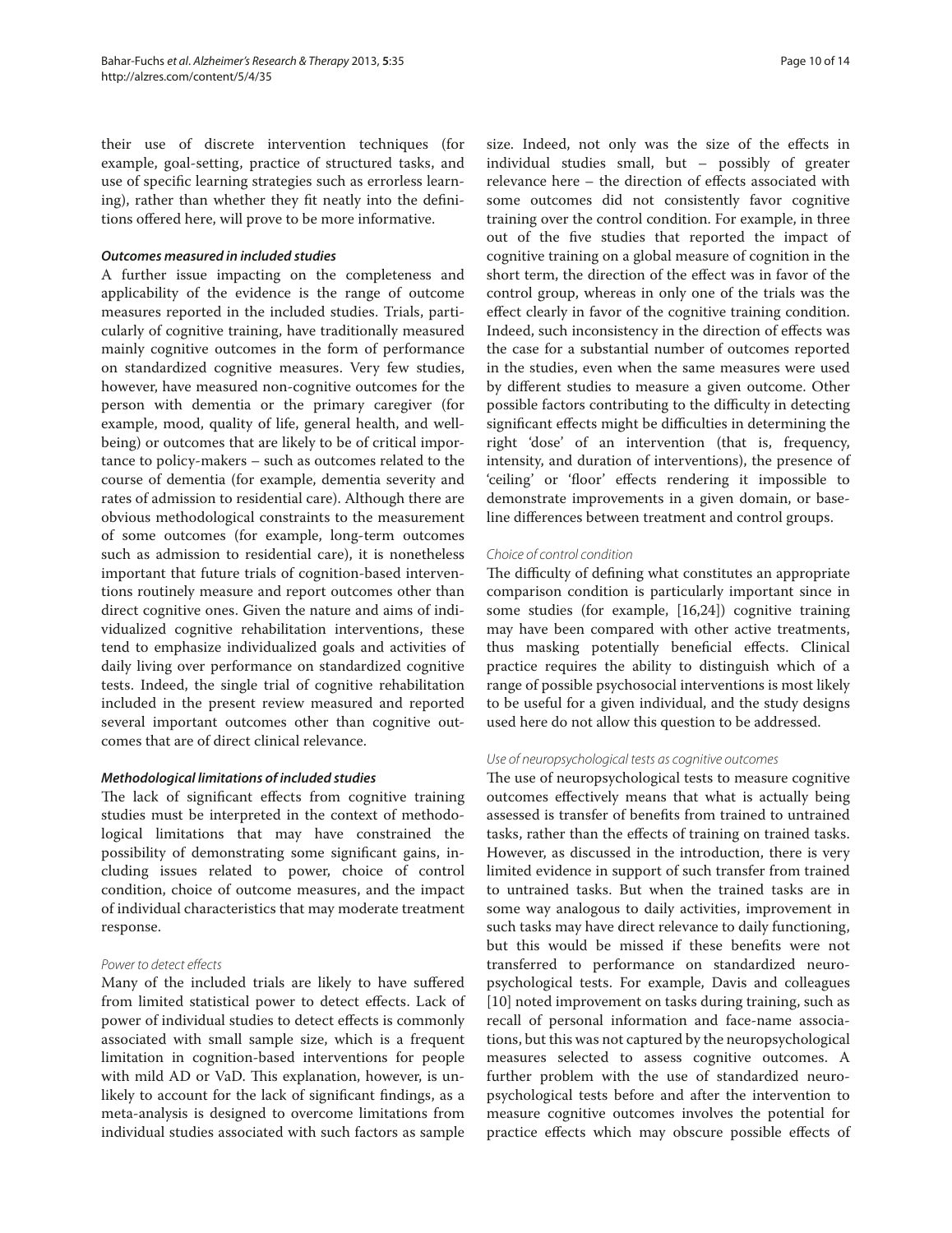specific treatments. Finally, in some studies, more than one neuropsychological test or self-report scale is used to measure the same outcome (for example, executive function or general well-being). This leads to difficulties in meta-analysis with the choice of the most appropriate or relevant test as the measure of the outcome under consideration.

Moderating role of patient characteristics on intervention outcomes There is an increasing recognition that various patient characteristics have the potential to moderate engagement with and response to the intervention, and as more evidence regarding important moderators becomes available, cognition-focused interventions might be better able to accommodate the effects of such moderators [69]. For example, Koltai and colleagues [23] retrospectively classified participants' level of awareness of their own impairments and found that a higher level of awareness was a predictor of a more successful outcome, a finding that has also been demonstrated in a prospective study of cognitive rehabilitation outcome for a small group of people with mild AD [70].

# Study context

Non-pharmacological interventions are more likely to be affected by the study context, including the health-care setting, and cultural and linguistic factors than drug trials are. Given that the studies reviewed took place in a variety of contexts, one cannot exclude the possibility that cognition-based interventions are better suited for some contexts than others.

# *Quality of the evidence*

As discussed above, the generally low methodological quality of trials continues to limit the ability to evaluate the evidence base. The methodological quality is gradually improving, and this trend is expected to continue. The quality of most of the studies of cognitive training interventions included in the review was often compromised by several risks of bias that were significant in many of the included studies – particularly as a result of insufficient detail regarding the method used to generate a random group allocation sequence, the concealment of this sequence from relevant members of the research team, and attempts to blind participants or researchers (or both) to group allocation. Hence, the finding of no significant benefits (or harm) from cognitive training interventions needs to be interpreted with caution, and estimates of effect sizes may vary in the future as the evidence comes from studies of better quality. There was only a single study of individualized cognitive rehabilitation, but given the relatively high quality of this trial, cautiously positive (albeit tentative) conclusions regarding the efficacy of this approach can be drawn.

#### *Agreements and disagreements with other studies or reviews*

In recent years, two main systematic reviews that included an examination of the efficacy of cognitive training for people with mild dementia have been published. In reviewing the literature to 2004, Sitzer and colleagues [71] concluded that 'cognitive training evidenced promise in the treatment of AD, with primarily medium effect sizes for learning, memory, executive functions, activities of daily living, general cognitive problems, depression, and self-rated general functioning'. A closer examination of the methodology described in their review reveals important differences that explain the differences with the results of the present review. First, Sitzer and colleagues applied much less strict inclusion criteria and included both randomized and nonrandomized trials (total of 19) as well as studies that included patients with moderate to severe AD. Second, Sitzer and colleagues described their review as one of cognitive training, but of the 14 RCTs that met their inclusion criteria, six were in fact studies of other cognition-based interventions (primarily reality orientation/cognitive stimulation) or multi-component interventions. Indeed, in separate analyses, performed on only the five 'high-quality' trials (all of which were included in the present review), the observed effects were very small and non-significant. It is quite plausible that if studies of cognitive stimulation, training, and rehabilitation for people with mild AD or VaD had been assessed together, some benefits would have been detected. However, as there are important differences between the different cognition-focused approaches to intervention, these should be treated separately. Indeed, although the present review did not observe any benefits associated with cognitive training, the results of a single high-quality trial of cognitive rehabilitation tentatively suggest that this approach may be associated with important benefits for the person with dementia and their primary caregiver. In addition, a separate Cochrane Review of cognitive stimulation for mild AD recently confirmed that this approach was associated with several positive outcomes for the person with dementia [5].

More recently, Olazarán and colleagues [72] reviewed the general literature on the efficacy of 26 categories of non-pharmacological interventions for people with dementia. In relation to cognitive training, these authors concluded that a grade B recommendation (recommendation associated with low-quality RCTs) can be given for the efficacy of individual and group cognitive training for improving cognitive functions. Although this conclusion also seems to be different from the results of the present review, there are important differences between this review and that by Olazarán and colleagues. Specifi cally, Olazarán and colleagues included in their review participants with any kind of dementia and in fact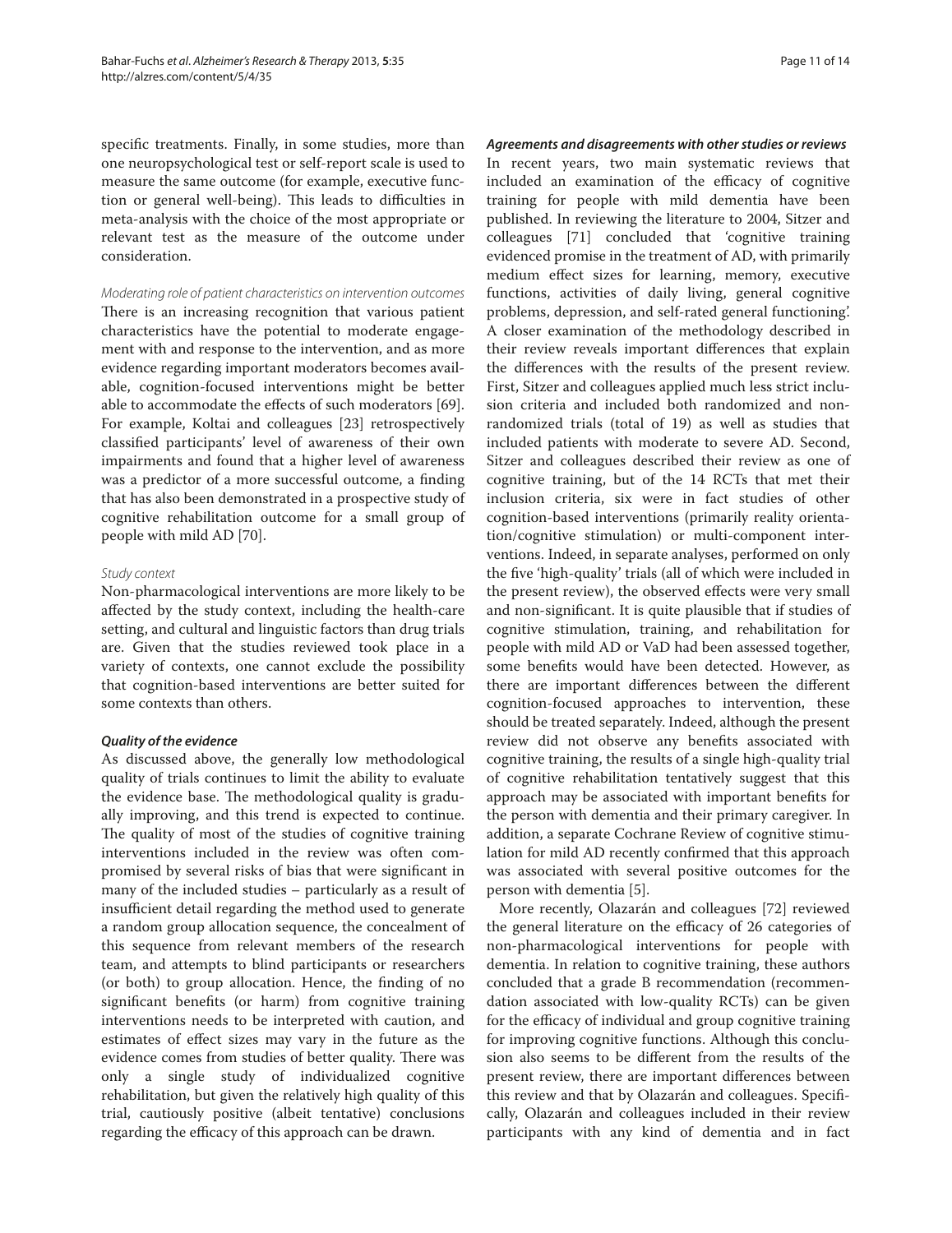allowed a small proportion of participants with cognitive decline but without confirmed dementia to be included. In addition, these authors did not examine separate cognitive domains, but instead analyzed all cognitive outcomes together, and this was not the approach taken in the present review. These methodological differences most likely account for the differences between the present review and the one by Olazarán and colleagues.

# *Implications for research*

# Cognitive training

Further well-designed single-blind RCTs of cognitive training would help to provide more definitive evidence regarding efficacy. Future research would benefit from consideration of how to capture changes that are currently missed by the available standardized outcome measures, from development of greater consensus in the selection of specific outcome measures, and from identification of the extent to which gains are clinically relevant and generalizable and have the potential to make a difference to the person with dementia and the family caregiver in everyday life. Future research should continue the trend toward devising interventions that include personalized tasks or tasks based on analogs of daily activities. Future research also needs to consider outcomes beyond direct cognitive ones, to describe in greater detail the elements of the intervention used (preferably by using manualized protocols), and to more accurately use existing classifications of cognition-based interventions.

# Cognitive rehabilitation

Additional RCTs of individualized cognitive rehabilitation are needed in order to provide further support for tentatively promising results.

# *Implications for clinical practice*

#### Cognitive training

The review does not provide evidence to support the efficacy of cognitive training. Trial reports indicate that some gains resulting from intervention may not be captured adequately by available standardized outcome measures.

#### Cognitive rehabilitation

Data from a single high-quality trial provide preliminary positive results regarding the use of contextualized individual cognitive rehabilitation, emphasizing collaborative goal-setting, to achieve better self-rated competence and satisfaction with personally meaningful activities of daily living. Risk of harm or adverse effects of cognitive rehabilitation is unlikely. The capacity to make firmer treatment recommendations awaits the publication of additional trials of individual cognitive rehabilitation.

This is a version of a Cochrane Review, which is available in the Cochrane Library. Cochrane systematic reviews are regularly updated to include new research and in response to feedback from readers. If you have a comment on this or other Cochrane Reviews of interventions for AD or VaD, please send it to Sue Marcus, editor of the Cochrane Dementia and Cognitive Improvement Group (sue. marcus@ndm.ox.ac.uk).

#### **Abbreviations**

AD, Alzheimer's disease; CDSR, Cochrane Database of Systematic Reviews; fMRI, functional magnetic resonance imaging; MCI, mild cognitive impairment; RCT, randomized controlled trial; VaD, vascular dementia.

#### **Competing interests**

The authors declare that they have no competing interests.

#### **Acknowledgments**

AB-F is supported by funding from the Dementia Collaborative Research Centre-Early Detection and Prevention and would like to acknowledge the support of the Rosemary Foundation Travel Fellowship awarded to him by the Alzheimer's Australia Research Foundation.

#### **Author details**

1 Centre for Research on Ageing, Health, and Wellbeing, Australian National University, 62A Eggleston Road, Canberra, Acton 0200, Australia. <sup>2</sup>School of Psychology, Bangor University, Bangor, Gwynedd LL57 2AS, UK.

#### Published: 7 August 2013

#### **References**

- 1. Reifler BV, Larson E: Excess disability in dementia of the Alzheimer's type. In Alzheimer's Disease Treatment and Family Stress: Directions for Research. Edited by Light E, Liebowitz B. New York: Hemisphere; 1990.
- 2. Salomone S, Caraci F, Leggio GM, Fedotova J, Drago F: New pharmacological strategies for treatment of Alzheimer's disease: focus on disease modifying drugs. Br J Clin Pharmacol 2012, 73:504-517.
- 3. Small GW, Rabins PV, Barry PP, Buckholtz NS, DeKosky ST, Ferris SH, Finkel SI, Gwyther LP, Khachaturian ZS, Lebowitz BD, McRae TD, Morris JC, Oakley F, Schneider LS, Streim JE, Sunderland T, Teri LA, Tune LE: Diagnosis and treatment of Alzheimer disease and related disorders: consensus statement of the American Association for Geriatric Psychiatry, the Alzheimer's Association and the American Geriatric Society. JAMA 1997, 278:1363-1371.
- 4. Woods RT, Clare L: Cognition-based therapies and mild cognitive impairment. In Perspectives on Mild Cognitive Impairment. International Perspectives. Edited by Tuokko H, Hultsch D. New York: Taylor & Francis; 2006:245-264.
- Woods B, Aguirre E, Spector AE, Orrell M: Cognitive stimulation to improve cognitive functioning in people with dementia. Cochrane Database Syst Rev 2012, 2:CD005562.
- 6. Clare L, Woods RT, Moniz-Cook ED, Orrell M, Spector A: Cognitive rehabilitation and cognitive training for early-stage Alzheimer's disease and vascular dementia. Cochrane Database Syst Rev 2003, (4):CD003260.
- 7. Clare L, Woods RT: Cognitive training and cognitive rehabilitation for people with early-stage Alzheimer's disease: a review. Neuropsychol Rehabil 2004, 14:385-401.
- 8. Clare L: Cognitive training and cognitive rehabilitation for people with early-stage dementia. Rev Clin Gerontol 2003, 13:75-83.
- 9. Quayhagen MP, Quayhagen M, Corbeil RR, Roth PA, Rodgers JA: A dyadic remediation program for care recipients with dementia. Nurs Res 1995, 44:153-159.
- 10. Davis RN, Massman PJ, Doody RS: Cognitive intervention in Alzheimer disease: a randomized placebo-controlled study. Alzheimer Dis Assoc Disord 2001, 15:1-9.
- 11. de Vreese LP, Neri M, Fioravanti M, Belloi L, Zanetti O: Memory rehabilitation in Alzheimer's disease: a review of progress. Int J Geriatr Psychiatry 2001, 16:794-809.
- 12. Heiss WD, Kessler J, Slansky I, Mielke R, Szelies B, Herholz K: Activation PET as an instrument to determine therapeutic efficacy in Alzheimer's disease.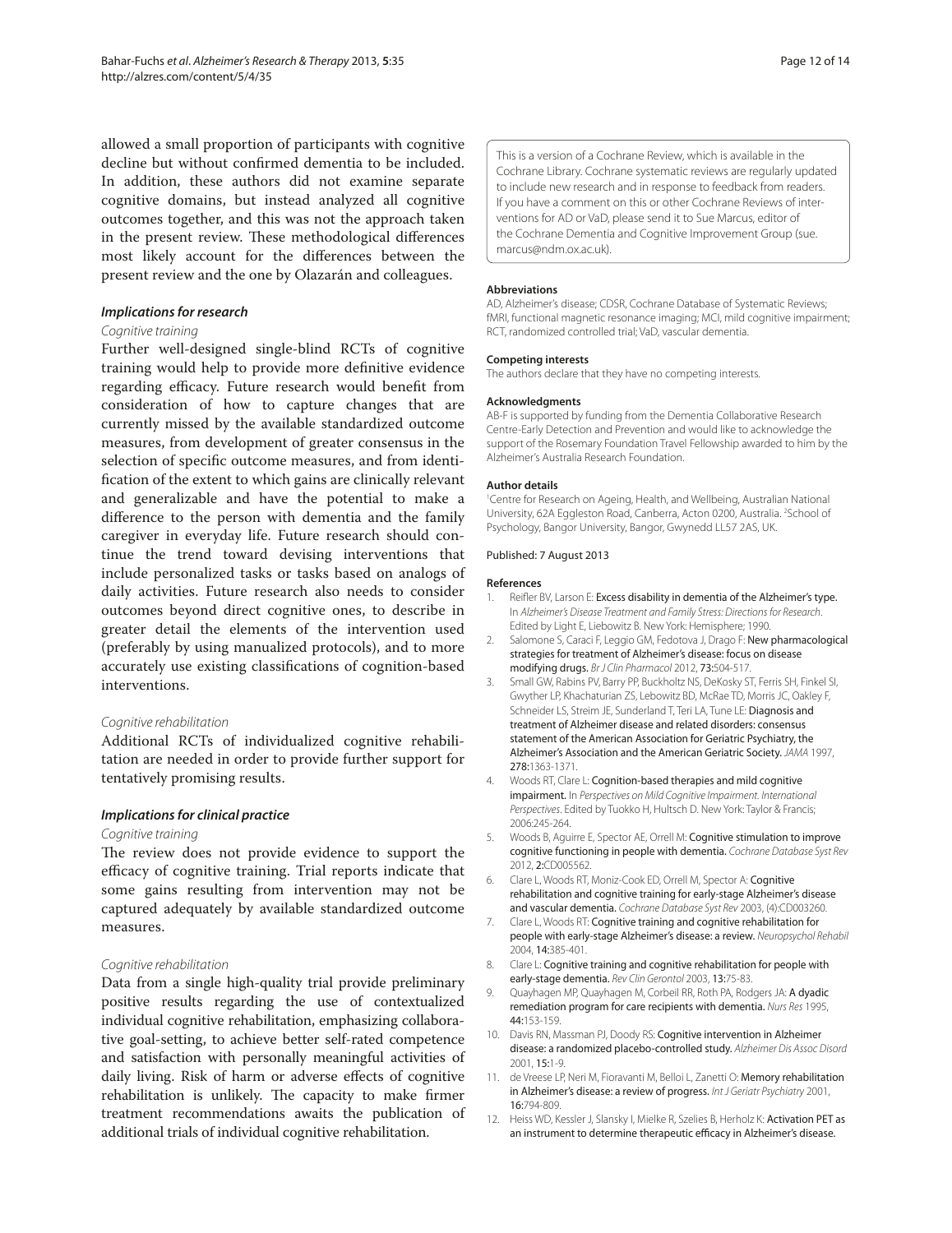Ann N Y Acad Sci 1993, 695:327-331.

- 13. Schreiber M, Schweizer A, Lutz K, Kalveram KT, Jäncke L: Potential of an interactive computer-based training in the rehabilitation of dementia: an initial study. Neuropsychol Rehabil 1999, 9:155-167.
- 14. Galante E, Venturini G, Fiaccadori C: Computer-based cognitive intervention for dementia: preliminary results of a randomized clinical trial. G Ital Med Lav Ergon 2007, 29:26-32.
- 15. Zanetti O, Zanieri G, di Giovanni G, de Vreese LP, Pezzini A, Metitieri T, Trabucchi M: Effectiveness of procedural memory stimulation in mild Alzheimer's disease patients: a controlled study. Neuropsychol Rehabil 2001, 11:263-272.
- 16. Loewenstein DA, Acevedo A, Czaja SJ, Duara R: Cognitive rehabilitation of mildly impaired Alzheimer disease patients on cholinesterase inhibitors. Am J Geriatric Psychiatry 2004, 12:395
- 17. Neely AS, Vikstrom S, Josephsson S: Collaborative memory intervention in dementia: caregiver participation matters. Neuropsychol Rehabil 2009, 19:696-715.
- 18. Peretz C, Korczyn AD, Shatil E, Aharonson V, Birnboim S, Giladi N: Computerbased, personalized cognitive training versus classical computer games: a randomized double-blind prospective trial of cognitive stimulation. Neuroepidemiology 2011, 36:91-99.
- 19. Owen AM, Hampshire A, Grahn JA, Stenton R, Dajani S, Burns AS, Howard RJ, Ballard CG: Putting brain training to the test. Nature 2010, 465:775-778.
- 20. Papp KV, Walsh SJ, Snyder PJ: Immediate and delayed effects of cognitive interventions in healthy elderly: a review of current literature and future directions. Alzheimers Dement 2009, 5:50-60.
- 21. Jaeggi SM, Studer-Luethi B, Buschkuehl M, Su YF, Jonides J, Perrig WJ: The relationship between n-back performance and matrix reasoning – implications for training and transfer. Intelligence 2010, 38:625-635.
- 22. Gates N, Sachdev P, Singh MF, Valenzuela M: Cognitive and memory training in adults at risk of dementia: a systematic review. BMC Geriatr 2011, 11:55.
- 23. Koltai DC, Welsh-Bohmer KA, Smechel DE: Influence of anosognosia on treatment outcome among dementia patients. Neuropsychol Rehabil 2001, 11:455-475.
- 24. Cahn-Weiner DA, Malloy PF, Rebok GW, Ott BR: Results of a placebocontrolled study of memory training for mildly-impaired Alzheimer's Disease patients. Appl Neuropsychol 2003, 10:215-223.
- 25. Quayhagen MP, Quayhagen M, Corbeil RR, Hendrix RC, Jackson JE, Snyder L, Bower D: Coping with dementia: evaluation of four nonpharmacologic interventions. Int Psychogeriatr 2000, 12:249-265.
- 26. Newhouse PA, Potter A, Levin ED: Nicotinic system involvement in Alzheimer's and Parkinson's diseases: implications for therapeutics. Drugs Aging 1997, 11:206-228.
- 27. Yesavage JA, Westphal J, Rush L: Senile dementia: combined pharmacologic and psychologic treatment. JAm Geriatr Soc 1981, 29:164-171.
- 28. Brodaty H, Gresham M, Luscombe G: The Prince Henry Hospital dementia caregivers' training programme. Int J Geriatr Psychiatry 1997, 12:183-192.
- 29. McLellan DL: Functional recovery and the principles of disability medicine. In Clinical Neurology. Edited by Swash M. London: Churchill Livingstone; 1991:768-790.
- 30. World Health Organization: International Classification of Functioning, Disability and Health (ICF) [http://www.who.int/classifications/icf/en/].
- 31. Koehler R, Wilhelm E, Shoulson I: Cognitive Rehabilitation Therapy for Traumatic Brain Injury Cognitive Rehabilitation Therapy for Traumatic Brain Injury: Evaluating the Evidence. Washington, DC: The National Academies Press; 2011.
- 32. Wilson BA: Towards a comprehensive model of cognitive rehabilitation. Neuropsychol Rehabil 2002, 12:97-110.
- 33. Ylvisaker M, Hanks R, Johnson-Greene D: Perspectives on rehabilitation of individuals with cognitive impairment after brain injury: rationale for reconsideration of theoretical paradigms. J Head Trauma Rehabil 2002, 17:191-209.
- 34. Rabipour S, Raz A: Training the brain: Fact and fad in cognitive and behavioral remediation. Brain Cogn 2012, 79:159-179.
- 35. Belleville S, Clément F, Mellah S, Gilbert B, Fontaine F, Gauthier S: Trainingrelated brain plasticity in subjects at risk of developing Alzheimer's disease. Brain 2011, 134:1623.
- 36. Christensen H, Kopelman MD, Stanhope N, Lorentz L, Owen P: Rates of forgetting in Alzheimer dementia. Neuropsychologia 1998, 36:547-557.
- 37. Kopelman MD: Rates of forgetting in Alzheimer-type dementia and Korsakoff's syndrome. Neuropsychologia 1985, 23:623-638.
- 38. Little AG, Volans PJ, Hemsley DR, Levy R: The retention of new information in

senile dementia. Br J Clin Psychol 1986, 25:71-72.

- 39. Bäckman L: Utilizing compensatory task conditions for episodic memory in Alzheimer's disease. Acta Neurologica Scandinavica 1996, suppl 165:109-113.
- 40. Camp CJ, Bird MJ, Cherry KE: Retrieval strategies as a rehabilitation aid for cognitive loss in pathological aging. In Cognitive Rehabilitation in Old Age. Edited by Hill RD, Backman L, Stigsdotter-Neely A. Oxford: Oxford University Press; 2000.
- 41. Clare L, Wilson BA, Breen K, Hodges JR: Errorless learning of face-name associations in early Alzheimer's disease. Neurocase 1999, 5:37-46.
- 42. Clare L, Wilson BA, Carter G, Roth I, Hodges JR: Relearning of face-name associations in early-stage Alzheimer's disease. Neuropsychology 2002, 16:538-547.
- 43. Anderson J, Arens K, Johnson R, Coppens P: Spaced retrieval vs memory tape therapy in memory rehabilitation for dementia of the Alzheimer's type. Clin Gerontol 2001, 24:123-139.
- 44. Jose phsson S, Backman L, Borell L, Bernspang B, Nygard L, Ronnberg L: Supporting everyday activities in dementia: an intervention study. Int J Geriatr Psychiatry 1993, 8:395-400.
- 45. Clare L, Wilson BA, Carter G, Breen K, Gosses A, Hodges JR: Intervening with everyday memory problems in dementia of Alzheimer type: an errorless learning approach. J Clin Exp Neuropsychol 2000, 22:132-146.
- 46. Dunn J, Clare L: Learning face-name associations in early-stage dementia: comparing the effects of errorless learning and effortful processing. Neuropsychol Rehabil 2007, 17:735-754.
- 47. Brandt J, Rich JB: Memory disorders in the dementias. In Handbook of Memory Disorders. Edited by Baddeley AD, Kopelman MD, Wilson BA. Chichester: John Wiley & Sons Ltd; 1995.
- 48. Morris RG: The neuropsychology of Alzheimer's disease and related dementias. In Handbook of the Clinical Psychology of Ageing. Edited by Woods R, Clare L. Chichester: John Wiley & Sons Ltd; 1996.
- 49. Kurlychek RT: Use of a digital alarm chronograph as a memory aid in early dementia. Clin Gerontol 1983, 1:93-94.
- 50. Bourgeois MS: Evaluating memory wallets in conversations with persons with dementia. J Speech Hear Res 1992, 35:1344-1357.
- 51. Bird M: Behavioural difficulties and cued recall of adaptive behaviour in dementia: experimental and clinical evidence. Neuropsychol Rehabil 2001, 11:357-375.
- 52. ALOIS: a comprehensive register of dementia studies [http://www.medicine.ox.ac.uk/alois/].
- 53. Higgins JPT, Altman DG, Sterne JAC: Chapter 8: Assessing risk of bias in included studies. In Cochrane Handbook for Systematic Reviews of Interventions Version 5.1.0 (updated March 2011). Edited by Higgins JPT. Oxford, UK: The Cochrane Collaboration; 2011.
- 54. Clare L, Linden DE, Woods RT, Whitaker R, Evans SJ, Parkinson CH, van Paasschen J, Nelis SM, Hoare Z, Yuen KS, Rugg MD: Goal-oriented cognitive rehabilitation for people with early-stage Alzheimer disease: a singleblind randomized controlled trial of clinical efficacy. Am J Geriatr Psychiatry 2010, 18:928-939.
- 55. Beck C, Heacock P, Mercer S, Thatcher R: The impact of cognitive skills remediation training on persons with Alzheimer's disease or mixed dementia. J Geriatr Psychiatry 1988, 21:73-88.
- 56. De Vreese L, Verlato C, Emiliani S, Schioppa S, Belloi L, Salvioli G, Neri M: Effect size of a three-month drug treatment in AD when combined with individual cognitive retraining: preliminary results of a pilot study. Neurobiol Aging 1998, 19:S213.
- 57. Heiss WD, Kessler J, Mielke R, Szelies B: Long-term effects of phosphatidylserine, pyritinol, and cognitive training in Alzheimer's disease: a neuropsychological, EEG, and PET investigation. Dementia 1994, 5:88-98.
- 58. van Paasschen J, Clare L, Yuen KS, Woods RT, Evans SJ, Parkinson CH, Rugg MD, Linden DE: Cognitive rehabilitation changes memory-related brain activity in people with Alzheimer disease. Neurorehabil Neural Repair 2013, 27:448-459.
- 59. Bentwich J, Dobronevsky E, Aichenbaum S, Shorer R, Peretz R, Khaigrekht M, Marton RG, Rabey JM: Beneficial effect of repetitive transcranial magnetic stimulation combined with cognitive training for the treatment of Alzheimer's disease: a proof of concept study. J Neural Transm 2011, 118:463-471.
- 60. Hwang HR, Choi SH, Yoon DH, Yoon BN, Suh YJ, Lee D, Han IT, Hong CG: The effect of cognitive training in patients with mild cognitive impairment